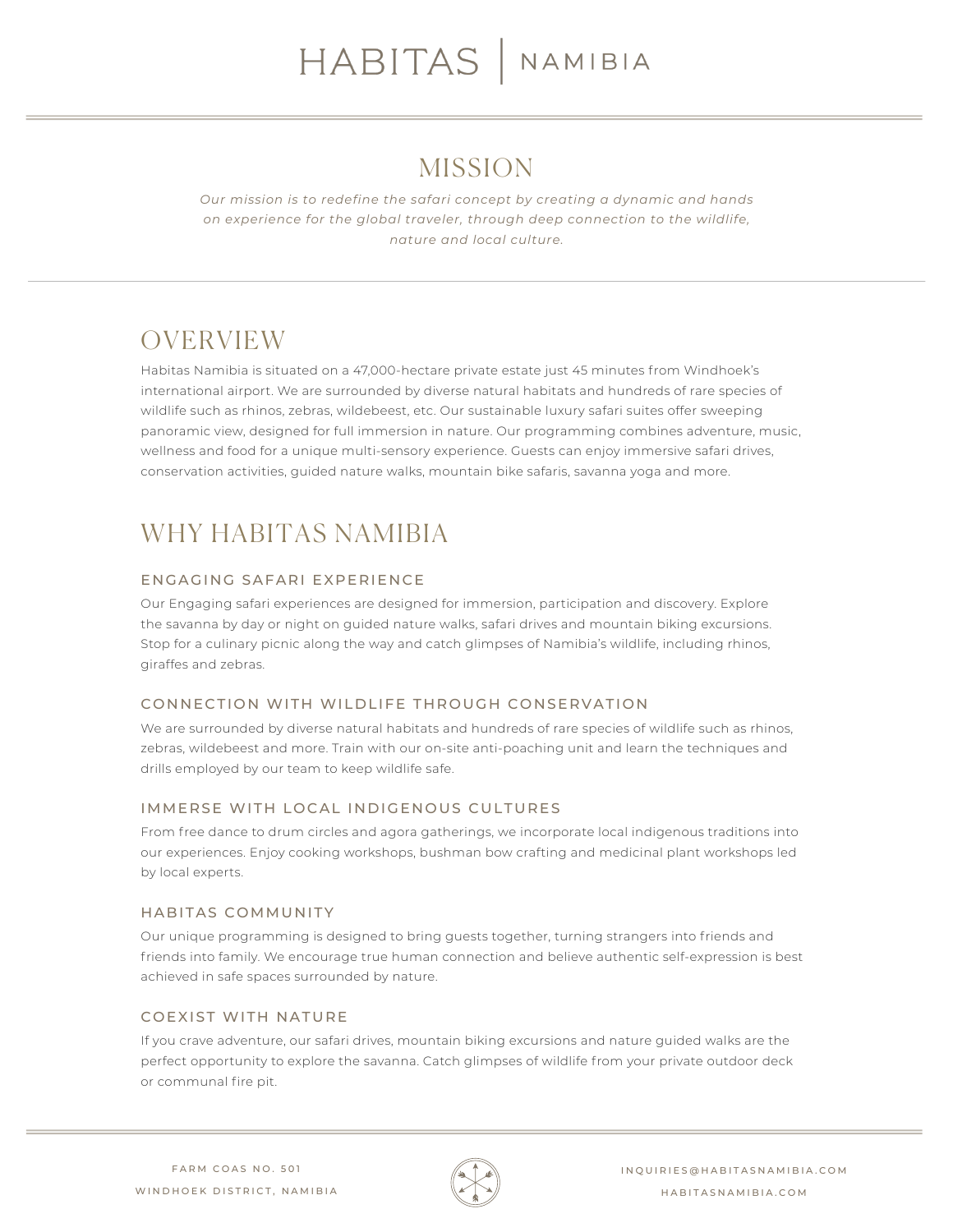### WILDLIFE

Habitas Namibia is home to hundreds of diverse wildlife and offers sighting to some of Namibia's rarest species including:

### MAMMALS:

- Rhino
- Giraffe
- Cheetah
- Mountain & plain zebra
- Brown Hyena
- Hippopotamus
- Bat Eared Fox
- Sables
- Baboons

### • Antelope

- Kudu
- Oryx
- Eland
- **Springbock**
- Duiker
- Waterbuck
- Impala
- Blue Wildebeest
- Black Wildebeest
- Hartebeest
- Roan antelope
- Black Jackal
- **Porcupines**
- Aardvarks
- Yellow Mongoose
- Cape fox

- NOTABLE BIRD SPECIES:
- Guinea fowls
- Crimson breasted shrike
- Sociable weaver
- Rosy-faced lovebirds
- African hawk eagle
- Red-billed hornbill Ruppel's Parrot
- Lilac Breasted Roller
- Ruppell's Korhaan
- Cardinal Woodpecker
- Black Korhaan
- African Hoopoe
- Green wood hoopoe

### CONSERVATION

### RESEARCH ON WILDLIFE

Habitas will soft launch a research project providing research-orientated solutions to the decline of wildlife populations, habitat and indigenous cultures of Namibia.

### HUMAN WILDLIFE CONFLICT PREVENTION

Habitas will be a safe haven for endangered problem species (predators) by integrating and studying these species adaptation to the new environment in our land. Our goal is to find solutions to the human wildlife conflict. Adopting animals that local farmers fear or are trying to get rid of from their ground will not only give them a second chance but also allow us to study their adaptation process.

### LAND VISITS

Habitas will open its doors to local farmers, schools and neighbors to visit the wildlife, take part in talks advising how to go about wildlife management without having to harm kill animals.

### TRAINING WITH ANTI-POACHERS

Train with our on-site anti-poaching unit and learn the techniques and drills employed by our team to keep wildlife safe.

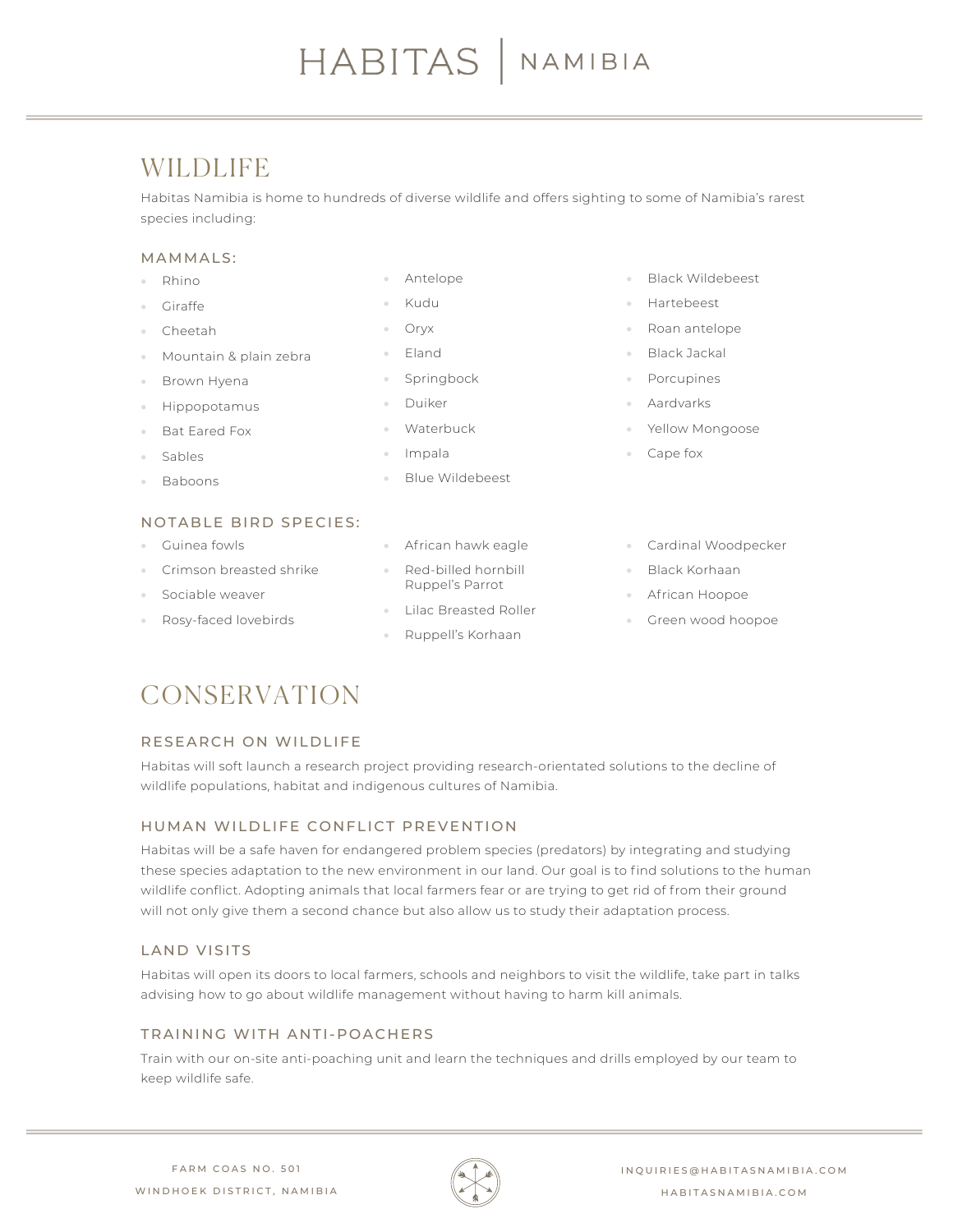### HABITAS RISE

RISE is Habitas' impact arm focused on supporting local communities and sustainability as our guiding principles. through everything we do; from the way we build, to hiring, procurement.

*We aim to educate our guests and global community about these causes through our programming and digital content.*

### LOCAL RECRUITMENT

Habitas | RISE aims to support Namibia's communities by empowering locals through job opportunities and hospitality training in partnership with Saira Hospitality. Habitas and Saira both share a similar vision for the future of hospitality and for our planet. Habitas and Saira have partnered to employ locals, recruiting 70 people for training and hiring 14 people to work full time. Habitas | RISE also supports local artists through procurement of interiors.

### SUSTAINABILITY

Habitas | RISE celebrates sustainability through low-impact footprint and design. Our plastic-free initiative strives to eliminate single-use plastic from our homes.

### PROGRAMMING

At the core of our Habitas experience are our six pillars of programming:

### MUSIC, WELLNESS, FOOD & BEVERAGE, ADVENTURE, ART AND LEARNING

SAFARI DRIVES: Our safari drives, led by expert wildlife guides, will take place in the morning and the afternoon, offering sightings to Namibia's rarest species in their habitats. The drives invite people to participate by helping the guides map the land and tracking animal sightings. Our safari drives include stops and walks in the bush for those seeking to immerse themselves into the natural surroundings.

MOUNTAIN BIKING: Electric mountain bikes will be offered as an adventure excursion to explore terrain. The bike excursions will be led by experienced guides and guide guests on different trails to sight animals.

FULL MOONS IN THE BUSH: With a full moon providing more light than any other night in Namibia, the bush experiences much more movement on that night. Every full moon we invite our guests to join us to an evening animal watch as animals roam through their habitat.

STARGAZING: Gaze up at Namibia's vast night sky and learn about how indigenous tribes navigate with constellations.

MEDICINAL PLANT WORKSHOPS: The workshops will educate on local flora and how they are used for medicinal purposes. Guests will be able to learn how to make medicinal elixirs using local ingredients.

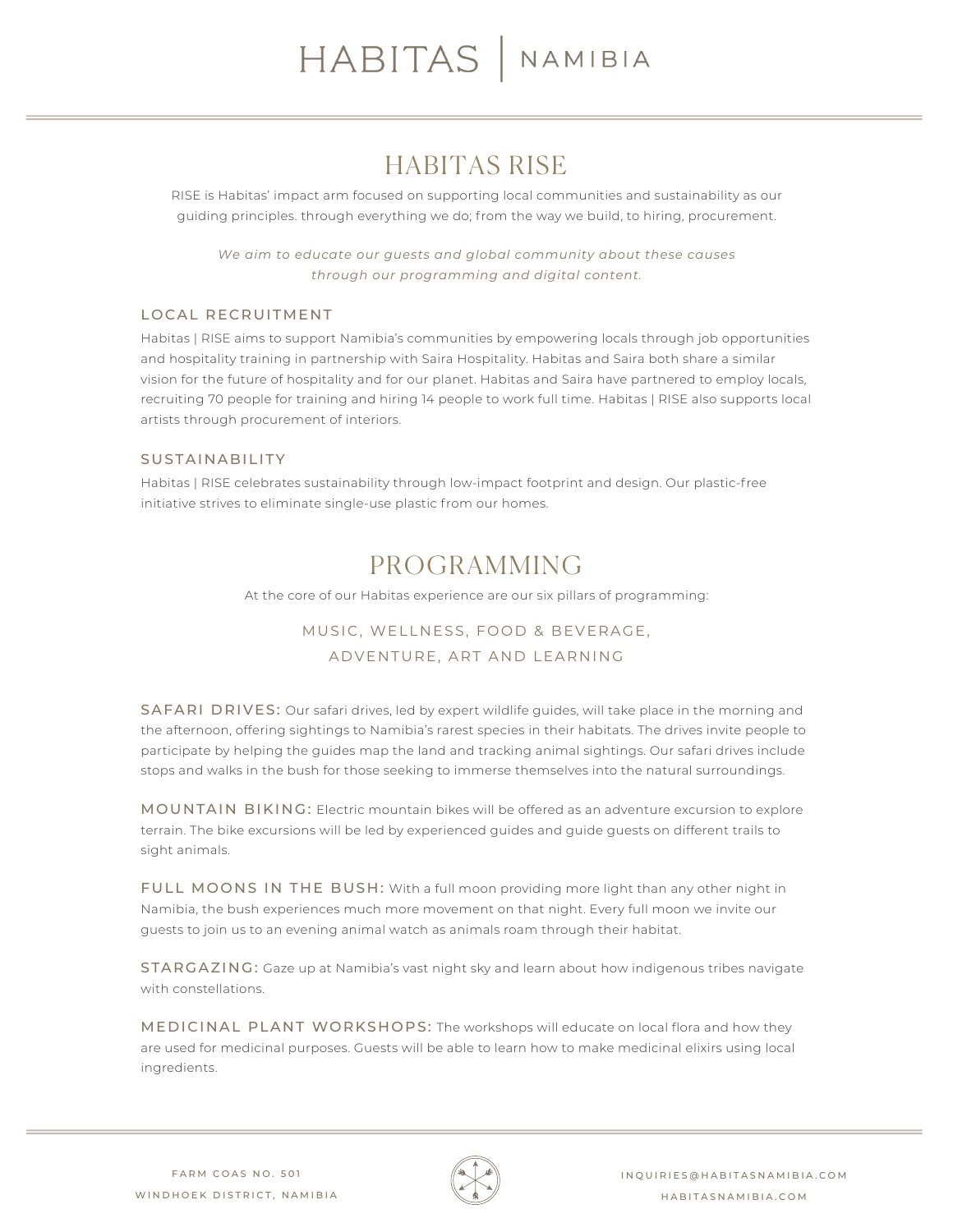# HABITAS | NAMIBIA

BUSH BRAAI: Guests are able to dine in the bush for an immersive dining experience. The bush braais allow guests to spot nocturnal animals during a pop-up meal.

BUSH MEDITATION: Practice stillness in the bush, surrounded by Namibia's flora and fauna. We invite our guests to sit down, take a breath in and out and be present.

ZERO WASTE COOKING: Nothing in our kitchen goes to waste, our approach to cooking is to make use of every ingredient and part of product to be used with purpose.

AGORA GATHERINGS WITH LOCAL LIVE MUSIC: We routinely gather by the fire for unique music experiences that fuse local inspiration with global sophistication. From drumming circles, to the art of spoken word we allow for music vibrations to connect our guests in profound ways. r

FREE DANCE: Dance is rooted deeply in the culture of Namibia; we invite our guests to learn and join the locals in the art of self-expression through dance.

STORYTELLING WITH LOCALS: Our family of guides and local friends have lived through incredible experiences and have beautiful stories to share with our guests.

BUSHMAN BOW CRAFTING: Learn how to make and use bow instruments with the bushmen.

SAVANNAH YOGA: Practice yoga overlooking the vast savannah landscapes.

INDIGENOUS SPA TREATMENTS: In-room wellness treatments inspired by local traditions and resources.

SOUND JOURNEY MEDITATION: Using local instruments Habitas leads sound meditations in beautiful natural spaces to allow each guest to connect with themselves, their surroundings and one another. Local instruments allow guest immersion into the local heritage and environment.

BREATHWORK: Access an extraordinary state of consciousness using a two-stage breath over the course of 45 minutes, enhancing creativity, clarity and confidence.

FAMILY DINNERS: Large dinner family-style where we invite all guests to dine together and exchange their stories from their safari adventures.

## ACCOMMODATION

### HABITAS

Amenities

- Gathering spaces
- Swimming pool
- Dining area
- Communal fire-pit

#### SAFARI SUITES

- 15 luxury suites
- 2 guests per suite
- Private outdoor deck
- Private indoor shower
- WiFi access

#### PRIVATE VILLA

- Sleeps up to 10 people 8 Adults, 2 Children
- Butler service

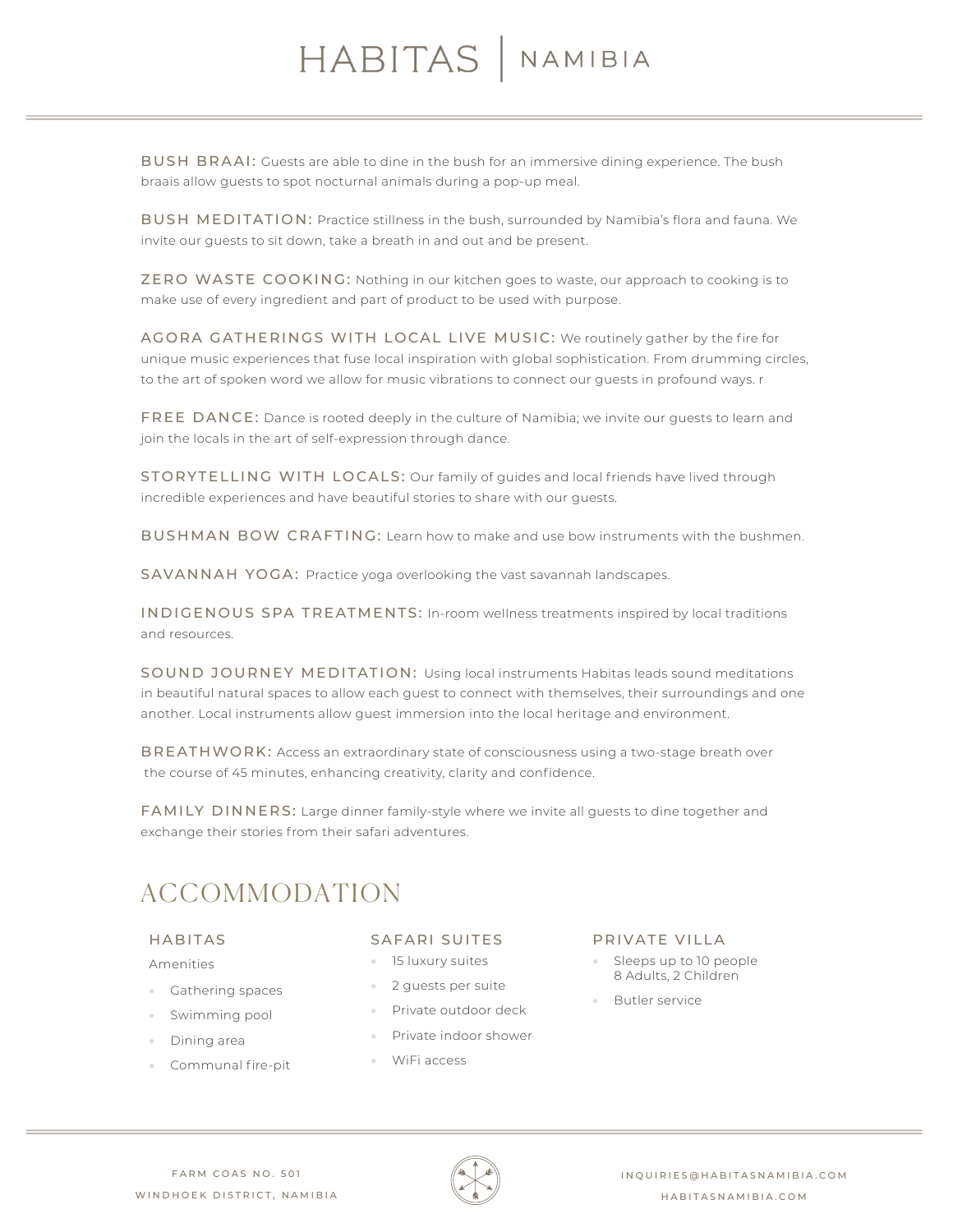# FOOD & BEVERAGE

### OVERVIEW

The concept of our menu at Habitas Namibia is to showcase the versatility of Namibia in an elegant yet rustic manner. Our dishes feature true Namibian ingredients paired with flavours from all over the world. We focus on a healthier way of living and therefore our dishes are prepared with organic ingredients carefully sourced locally. At our community table you will be fulfilled with food for the body as well as for the soul as we serve meals in a family-styled setting to bring everyone closer together.

### MENU

Game meat has been a staple in Namibia for centuries and therefore various cuts and varieties can be found across our menu. Focusing on a healthier way of eating, we incorporate a wide variety of fruits across our dishes as a sweet component in an effort to reduce the usage of refined sugars. Marula and its variety of sub-products (nut, nut butter, nut oil and fruit) can only be found in the northern parts of Namibia in the woodland habitat.

Dinner will be paired with wines from the Western Cape area or a few varieties from abroad including champagnes from France and Prosecco from Italy.

### DINING EXPERIENCES

Our dining experiences, such as our family dinners, are designed to bring people together through shared meals. Family dinners are a signature Habitas gathering, where people dine together over a family-style meal.

Our Bush Braais will consist of a pop-up dining experience in the bush, where guests will be able to dine while fully immersing in their natural surroundings, sighting night dwelling animals.

# HOW & WHEN TO VISIT

### LOCATION

Farm Coas No. 501 Windhoek District Namibia

### COORDINATES

-22.697178,17.655987

### DISTANCE & DIRECTIONS FROM AIRPORT

- Drive past the airport about 4kms
- Take the turn off to you right onto the M51
- Drive 25kms until the gate of Marula comes on your right

### THINGS TO NOTE BEFORE TRAVELLING HERE

- The last gas station is located by Windhoek's International Airport
- ATM is located at the airport

### WHAT TO PACK

Weather in Namibia may vary. We recommend packing a few extra layers as it cools down in the evening. Athletic wear and shoes, hats, sunscreen and mosquito spray are encouraged for daytime adventures.